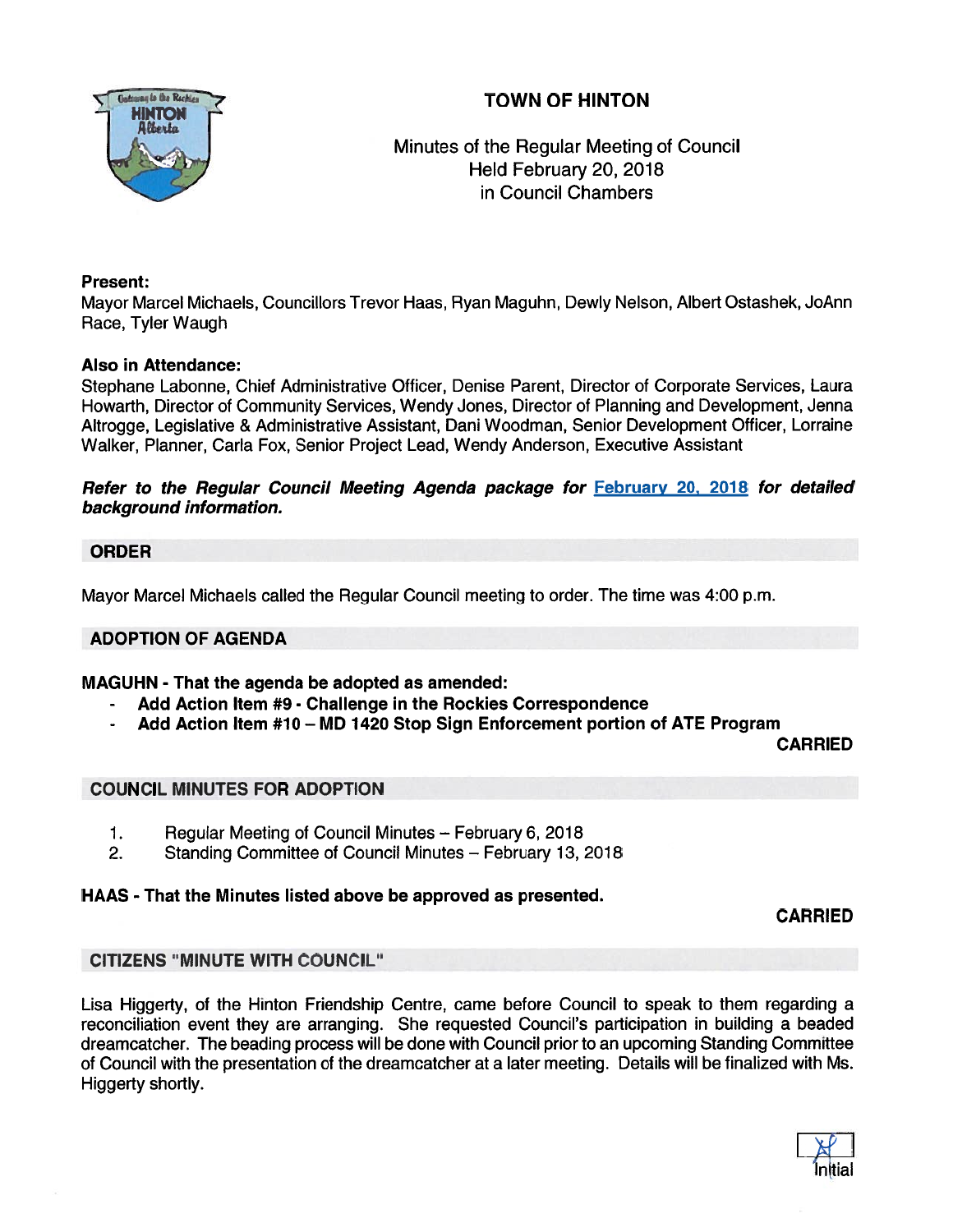# ACTION ITEMS

1. Municipal Development Plan Bylaw Amendment No. 1084-1

MAGUHN - That Council give Municipal Development Plan Bylaw No. 1084-1 First Reading as presented and appended to this repor<sup>t</sup> as Attachment 1.

Carried Unanimously

# 2. Land Use Bylaw No. 1088-5 Amendment

HAAS - That Council give Land Use Bylaw No.7088-5 First Reading as presented and appended to this repor<sup>t</sup> as Attachment 1.

3. Council Procedure Bylaw No. 1060-6

NELSON - That Council give first reading to Council Procedure Bylaw #1060-6.

Carried Unanimously

Carried Unanimously

MAGUHN - That Council give second reading to Council Procedure Bylaw #1060-6. Carried Unanimously

WAUGH - That Council <sup>g</sup>ive unanimous consent for third reading to Council Procedure Bylaw #1060-6.

Carried Unanimously

RACE - That Council give third and final reading to Council Procedure Bylaw #1060-6. Carried Unanimously

4. Hinton Grant Funding Advisory Committee Bylaw #1085-2

NELSON -That Bylaw #7085-2 is given first reading.

MAGUHN -That Bylaw #1085-2 is given second reading.

Carried Unanimously

Carried Unanimously

OSTASHEK -That Bylaw #7085-2 is given unanimous consent for third reading.

Carried Unanimously

HAAS -That Bylaw #1085-2 is given third and final reading.

Carried Unanimously

# 5. Community Grant Program Review

NELSON - That Council approve the changes as directed at the January 30, 2078 Standing Committee Meeting, with effective dates as amended in Attachment #1. Carried Unanimously

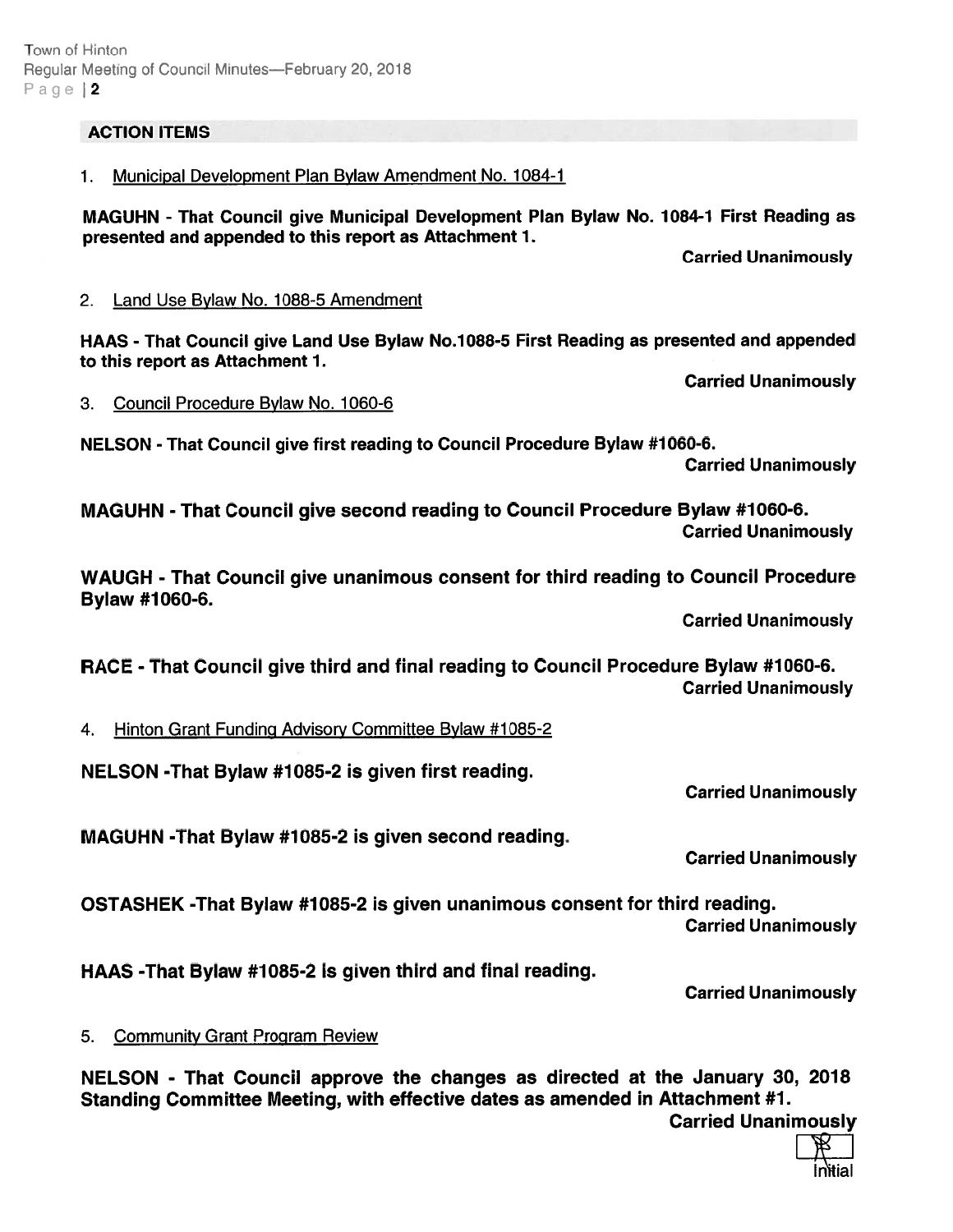Town of Hinton Regular Meeting of Council Minutes—February 20, 2018 Page | 3

> RACE — That the effective date for the Community Grant Program maximum reques<sup>t</sup> of \$70,000 commences for the 2078 Intake #7.

> > Carried 4-3 For: Waugh, Michaels, Ostashek, Race Against: Haas, Maguhn, Nelson

### 6. Social Media Use Policy #106 and Social Media Use Guidelines

NELSON - That Council approve the Social Media Use Policy No. 706 as presented. Carried Unanimously

OSTASHEK - That Council approve the Social Media Use Guidelines — Members of Council as presented.

Carried Unanimously

### 7. Public Transit User Fees

MAGUHN - That user fees be waived for public transit riders who are Canadian National Institute for the Blind (CNIB) cardholders.

> Carried 5-2 For: Haas, Maguhn, Michaels, Nelson, Race Against: Waugh, Ostashek

OSTASHEK - That Council direct Administration to bring forward <sup>a</sup> review of Hinton's Public Transit System to the September 10, 2078, Standing Committee Meeting, including an assessment in terms of the fare structure, organizational structure, identification / managemen<sup>t</sup> of assets, approac<sup>h</sup> to service delivery, and network design. The repor<sup>t</sup> should also contain:

- 1. Research from municipal comparators on their respective fares and public subsidization to operate public transit systems;
- 2. Analysis of our fare rates, marketing of advertising opportunities, potential changes to service levels, and exploration of other possible efficiencies and strategies to minimize the level of taxpayer subsidization of public transit in Hinton.
- 3. The implications of implementing any of the potential changes indicated above;
- 4. Recommendations to address Administration's observations

MAGUHN -That the motion on the floor be postponed to the April 3, 2078 Regular Council meeting to allow Administration time to review the workplan timing and use of staff versus external resources.

Carried Unanimously

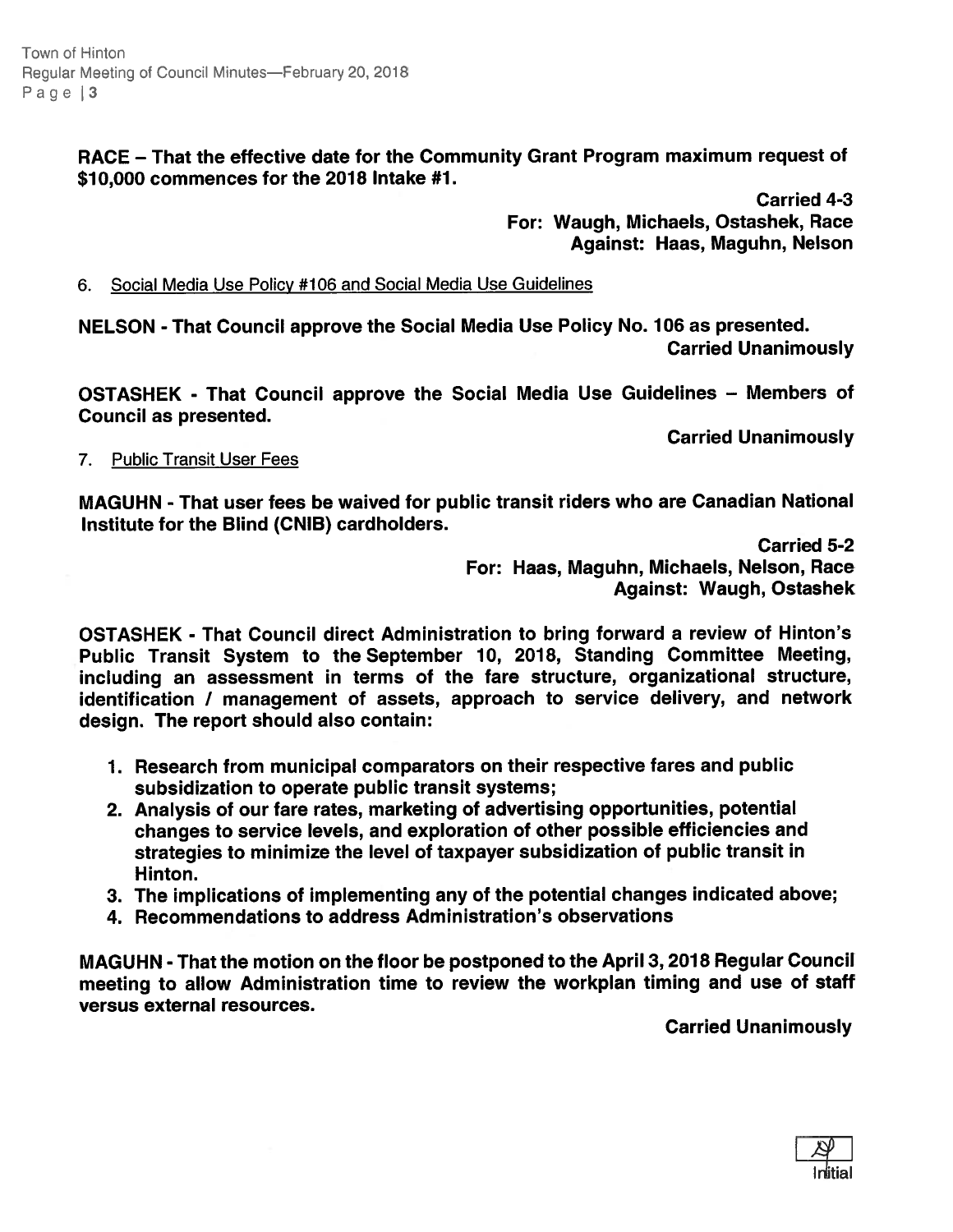8. Occupational Health and Safety Coordinator Position

OSTASHEK - That council suppor<sup>t</sup> expanding the Occupational Health & Safety Coordinator position to full-time effective as soon as possible.

> Carried 6-1 For: Haas, Waugh, Maguhn, Ostashek, Nelson, Race Against: Michaels

9. Challenge in the Rockies Correspondence

MAGUHN - That Council direct Administration to bring back <sup>a</sup> comparative repor<sup>t</sup> to the March 13, 2078 Standing Committee Meeting of Council regarding Recreation Centre fee scheduling for groups on Stat Holidays.

> Carried 5-2 For: Haas, Maguhn, Michaels, Ostashek, Race Against: Waugh, Nelson

10. MD 1420: That the Stop Sign Program remain suspended and the initiation of the red light program remain on hold until Council can discuss the programs with the ATE Oversight Committee in November.

NELSON - that action item MD-1420 Stop Sign portion of the Automated Traffic Enforcement program be ceased.

RACE -That Council postpone the motion until the Provincial Government review of the ATE is released publicly.

> Motion Defeated 6-7 For: Race Against: Haas, Waugh, Maguhn, Michaels, Ostashek, Nelson

The original motion was withdrawn.

## INFORMATION ITEMS

1. Council Information Package #1 and #2 for February 20, 2018

HAAS - That Council Information Packages #1 and #2 for February 20, 2018 accepted for information.

Carried Unanimously

## REPORTS FROM MAYOR, COUNCIL, CHIEF ADMINISTRATIVE OFFICER

1. Council Updates (Training, Conferences, Committees, Community Events)

Councillors reported on the various committees, meetings and activities they attended since the last Regular Council meeting and what they plan on attending in the coming weeks.